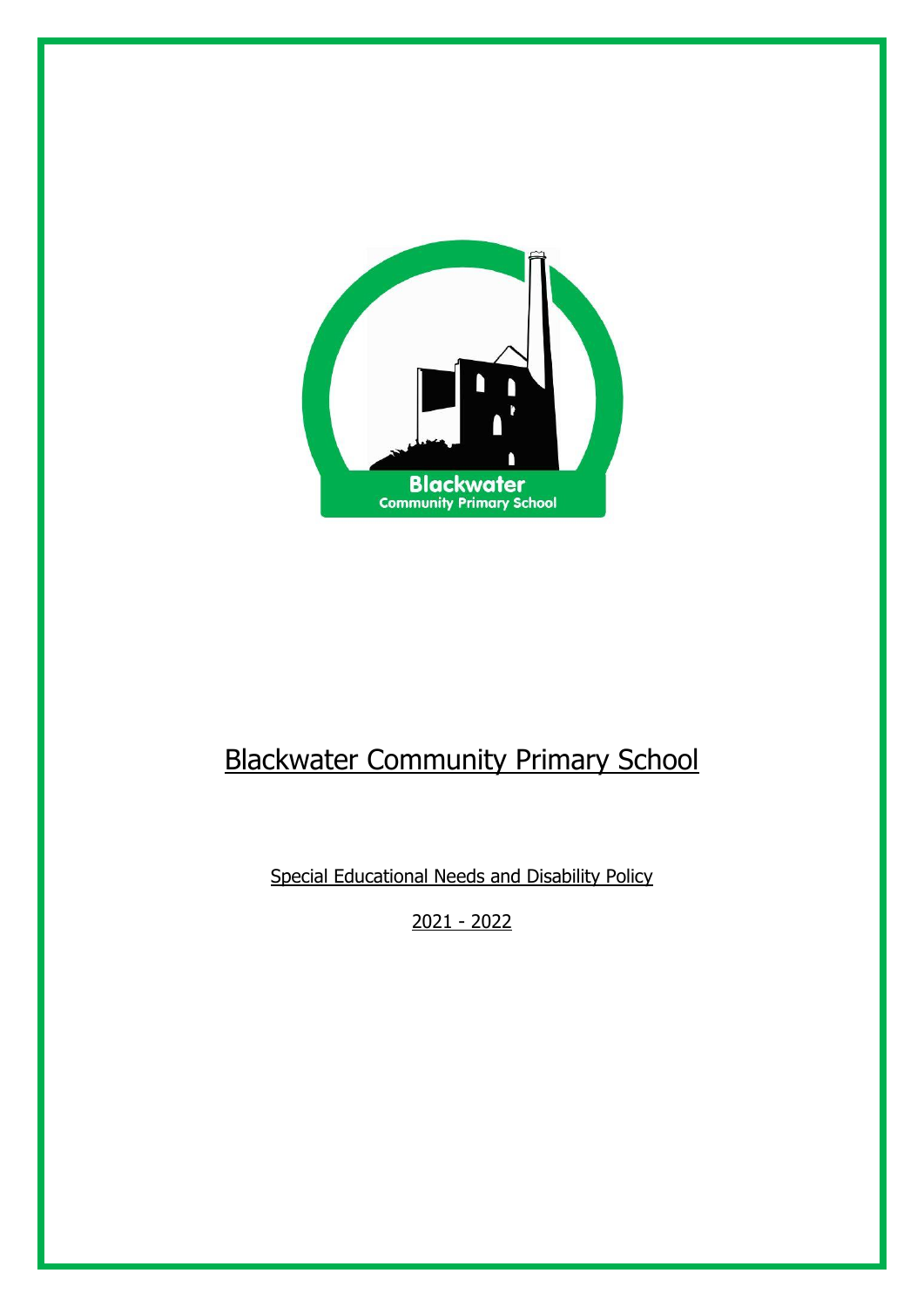#### **Purpose**

The Special Educational Needs and Disability (SEND) Policy is a key part of as successful inclusive school.

This SEND policy outlines how Blackwater aims to meet the additional needs of all children and should be read in conjunction with the school's equality policy.

There is a shared expectation at Blackwater School that all pupils regardless of their specific needs should be offered inclusive quality first teaching which will enable them to make the best possible progress and feel that they are an equal and valued member of the wider school community.

Blackwater School offers a range of provision to support children with communication and interaction, cognition and learning difficulties, social, mental and health problems or sensory and physical needs.

We provide induction, training, coaching and support to help teachers achieve good practice in teaching all children. This is achieved in addition by:

- working with parents and children and staff,
- monitoring plans, teaching and books,
- providing interventions,
- seeking external advice to ensure that all children receive the provision they require.

Our policy and practice is designed to promote pupils working towards becoming independent and resilient learners and should not be seen in isolation from the school's wider context and ethos.

Please see also Blackwater's SEND report/school offer (on the school website) for additional information and useful definitions

You may also wish to read the full document, which outlines the legal requirements for supporting children with SEND (The Code of Practice 2015) which can be foun[d here.](https://www.gov.uk/government/uploads/system/uploads/attachment_data/file/398815/SEND_Code_of_Practice_January_2015.pdf) The term teacher refers to all adults in school from this point onward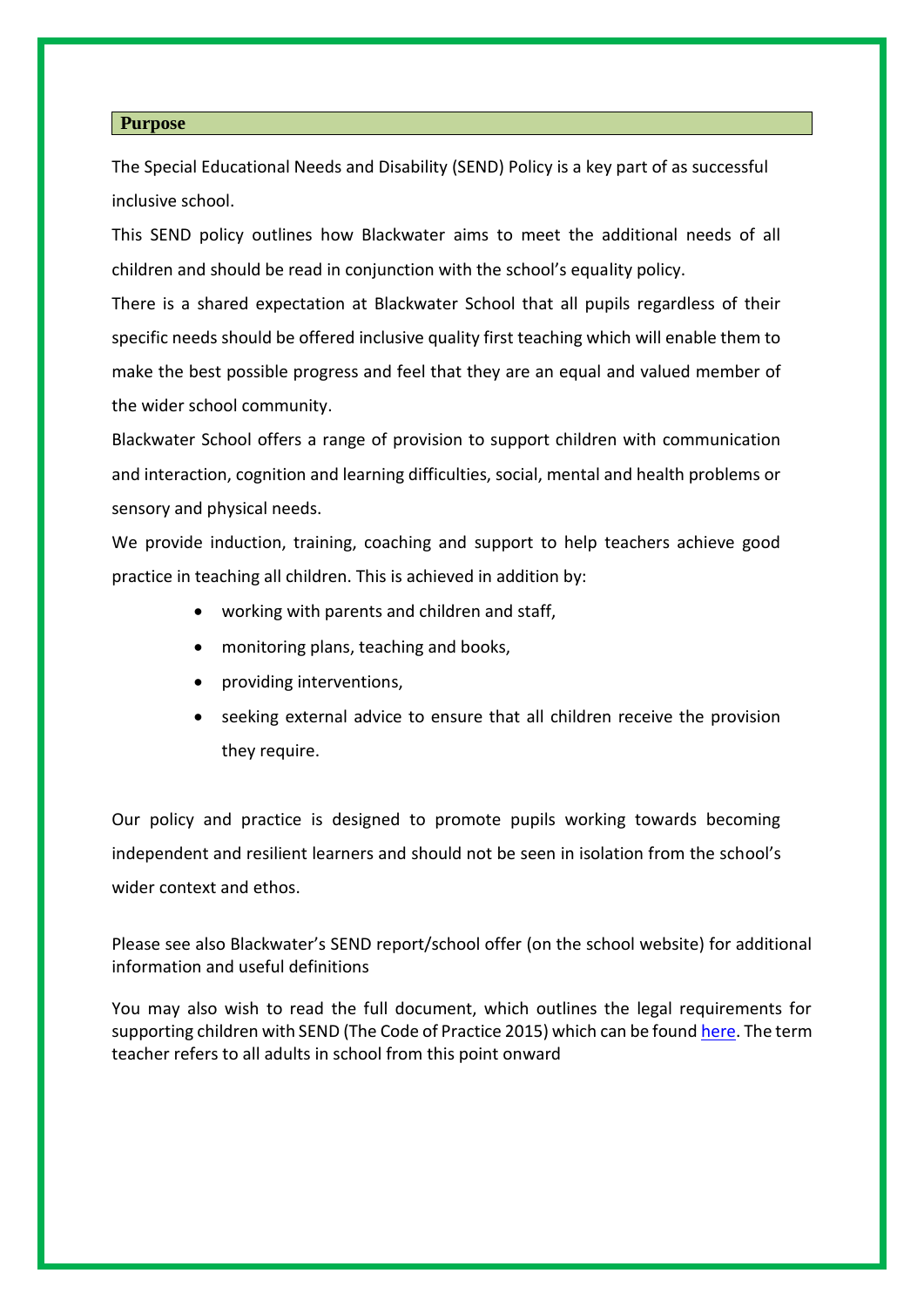# **What is SEND?**

**Definition:** As defined by the Children's and families bill 2013 and SEN code of practice 2014. A child or young person has SEND if they have a learning difficulty or disability which calls for special educational provision to be made for them. A child of compulsory school age or a young person has a learning difficulty or disability if they:

- (a) have a significantly greater difficulty in learning than the majority of others of the same age; or
- (b) have a disability which prevents or hinders them from making use of educational facilities of a kind generally provided for others of the same age in mainstream schools or mainstream post-16 institutions.

A child under compulsory school age has special educational needs if they fall within the definition at (a) or (b) above or would so do if special educational provision was not made for them (Clause 20 Children and Families Bill) This is a broad definition covering children and young people from 0- 25 years of age. Where a child or young person has a disability or health condition which requires special educational provision to be made, they will be covered by the SEN definition.

#### **Special educational provision means**

Educational provision which is additional to, or otherwise different from the educational provision made generally for children of their age.

#### **Principles**

#### **A child with SEN has their needs met by**

- early identification
- specialist teaching/provision
- Education Health and Care Plans (EHCP) / Statement of SEN

#### **The views of the child are sought and taken into account through**

regular involvement and discussion about their progress and provision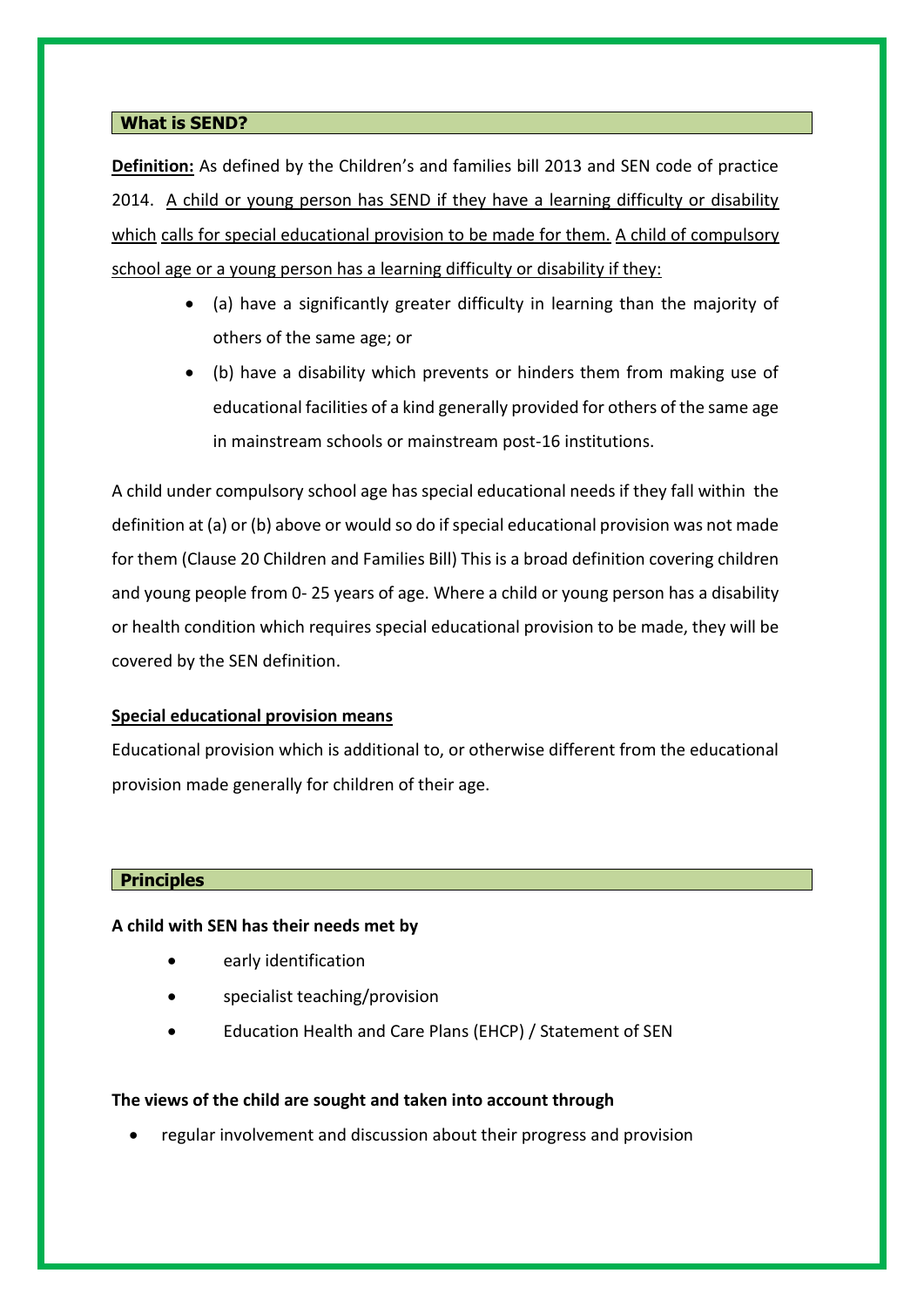**Parents have a vital role to play in supporting their child's education and this is encouraged**

- by working in partnership with families
- demonstrating that parents'/carers' views and contributions are highly valued.
- keeping parents/carers fully involved.
- expecting high levels of collaboration and contribution if maximum progress is to be expected

**Children with SEN are offered full access to a broad, balanced and relevant education through:**

- admission arrangements
- equal opportunities
- accessible provision and support
- a supportive environment which values the child with their particular strengths, aspirations and barriers and strives to support each child to reach their potential in different aspects of the curriculum

# **The additional needs of children at Blackwater School are met by:**

- Early identification
- Children with SEN have identified difficulties in a number of categories, that call for special provision to be made
- Concerns are noted by the class teacher/parents/carers or external agencies
- The class teacher, in consultation with SEND personnel or external agencies agrees strategies to support the child.
- Class teachers or the SENCO may have anonymous discussions for advice with external agencies, (for example the school's Educational Psychologist or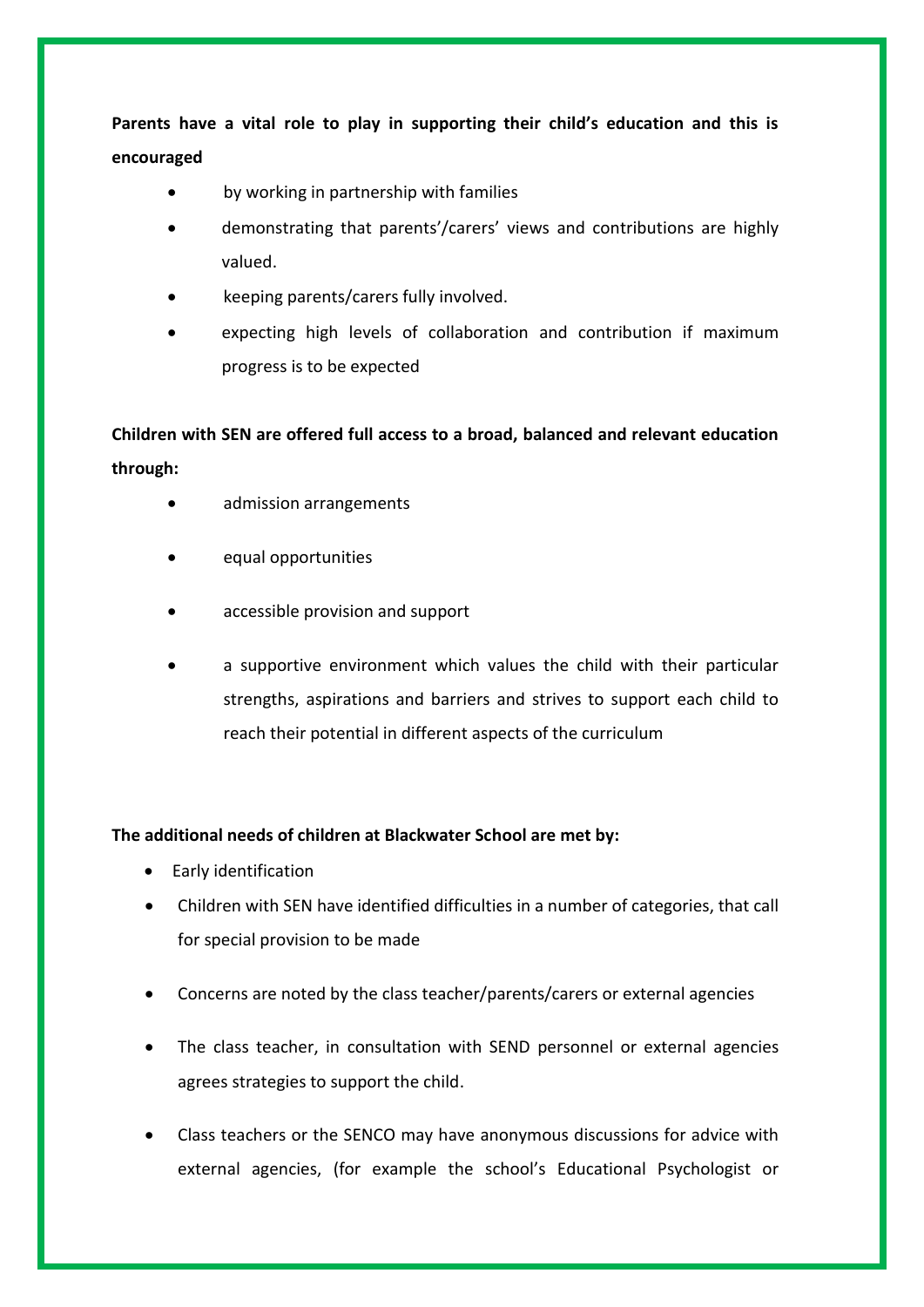Behaviour Learning Support team, Literacy Support Service etc.) before proceeding to aid implementation of in-school support. No names will be mentioned at this stage without parental consent. If any further specialist/external action is deemed suitable, parents will be contacted and parental permission will be sought for such involvement.

#### **Specialist/ High quality teaching**

- Teachers adapt to the needs of the learners
- Teachers may provide interventions that are additional to or different from those provided as part of the schools usual differentiated curriculum
- The work is well-matched to the full range of learners' needs demonstrating a range of strategies to support the children's learning
- Advice from outside agencies is incorporated in the teaching.
- Triggers for interventions are underpinned by evidence about the child, regarding progress and specific difficulties and consultations with parents, appropriate SEN personnel or external agencies
- For children accessing Education Health Care Plans or Statements, how best to meet their child's individual needs will be agreed and implemented through collaboration between the parents, education, health and care professionals as outlined in the EHCP/Statement/IEPs and Annual Reviews
- Targets are established and reviewed termly on an SEN Support Plan. Support and advice from External Agencies is sought through the SEND Team where deemed appropriate
- Parental consent will be gained at this stage for any referral to external agencies for a specific child
- Parents, SENCo, Class Teacher and outside agencies, work collaboratively to decide appropriate interventions
- Targets, incorporating recommended advice are established and reviewed termly on an SEN Support Plan (for children with an EHCP or Statement of SEND)
- Strategies and advice are followed by teachers to ensure targets are met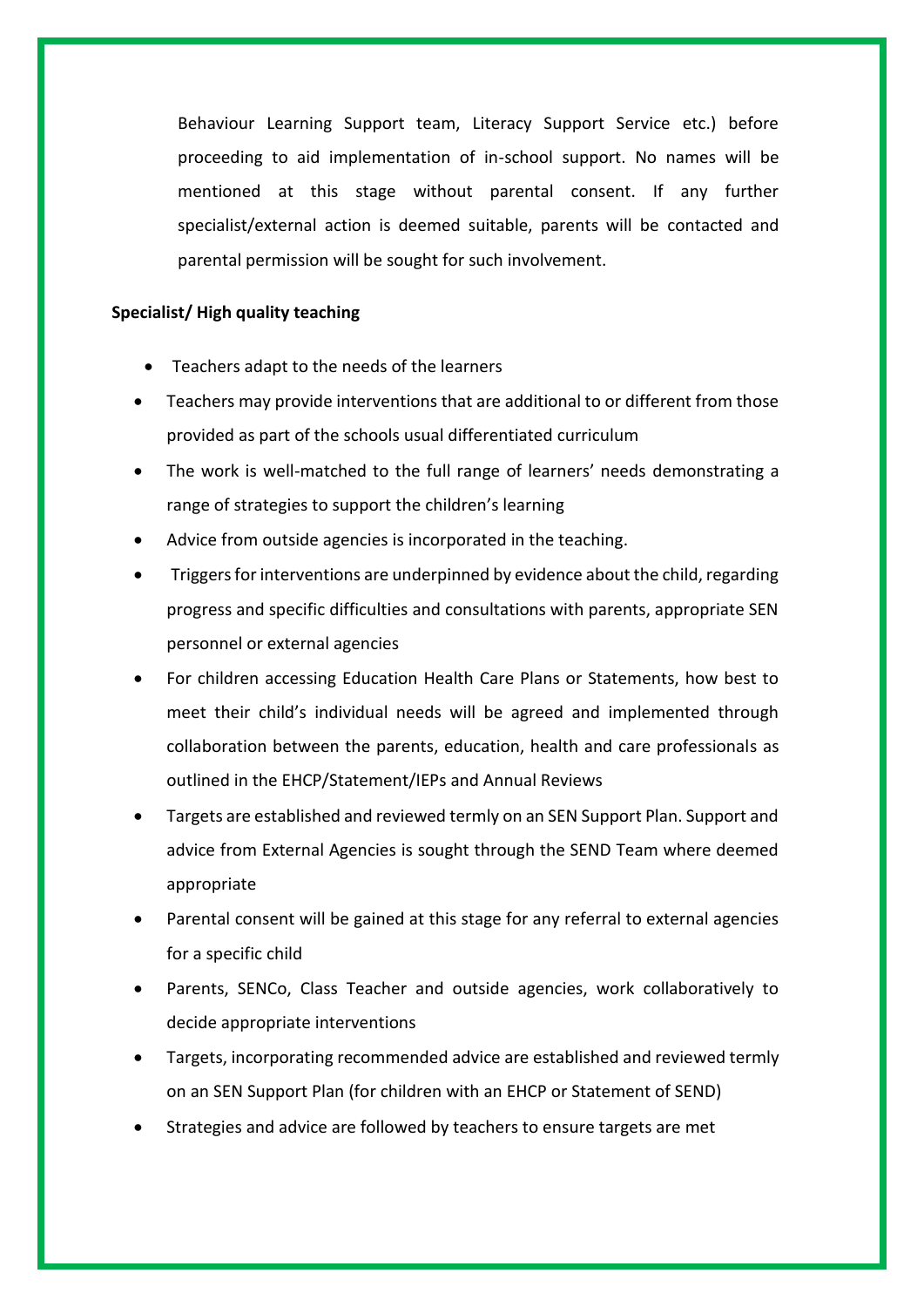Resources that may be available are stated in the SEND Information Report (School offer) which is also published on the school website. Supporting any other individual need where deemed appropriate are achieved through interventions e.g. R-Time, literacy and numeracy catch up programs.

# **Education Health Care Plans (EHCP)**

- All children with previous Statements of SEND have been converted to EHCPs as per Cornwall Local Authority timeframe.
- Further to specialist teaching approaches listed above, if a child continues to demonstrate significant cause for concern, a TAC meeting to discuss the potential need for an EHCP will be arranged including the parents/carers, SEND team and all relevant agencies. From this meeting 'next steps' shall be agreed and managed by the appropriate agency.
- A range of written evidence is collected and submitted to the Local Authority Special Needs Assessment Service from all parties involved with the child's education and health provision.
- The Statement/EHCP, if awarded, is reviewed annually and targets are set termly in conjunction with teachers, SEND team and parents/carers.

# **The Views of the children are taken into account through:**

- involving children in the decision making about SEN provision by, for example:
- Target setting with them
- Assessing progress with them
- Supporting them to take an active role in the annual review process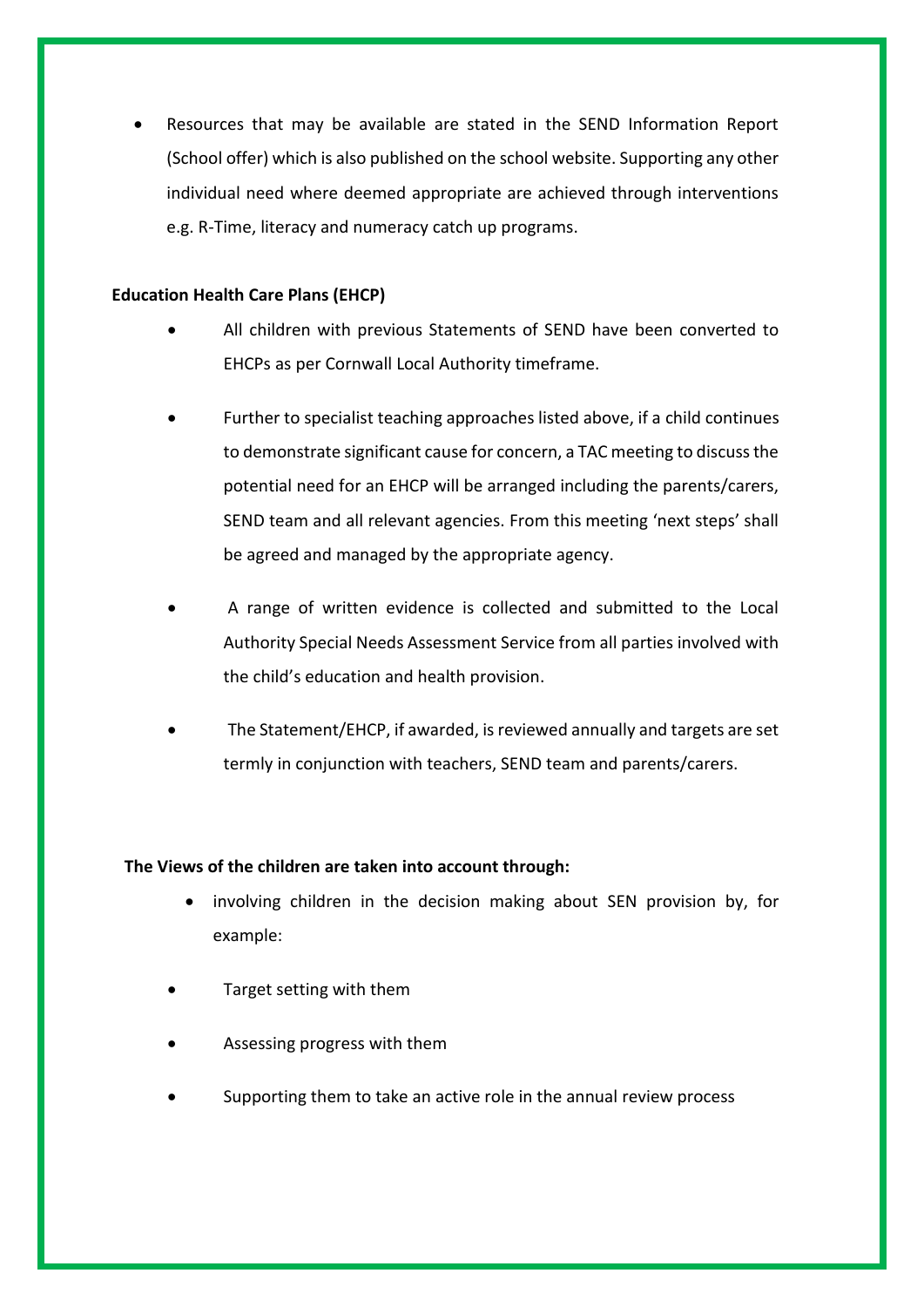Contributing to reports where appropriate or whenever deemed suitable in supporting provision.

#### **We value parental partnerships**

#### **Parents will work in partnership with the school and other agencies through:**

- Sharing concerns, questions and thoughts about their child regularly
- Providing information about their child and circumstances as appropriate
- Discussing progress and attainment regularly
- Taking shared responsibility for supporting their child's learning (all parents have signed a Home/School Agreement

# **Parents/Carers contributions are sought through:**

 Parent meetings, SEN Support Plan reviews, EHCP reviews, informal conversations, any written format or any other method deemed suitable by all parties. There will be recognition of the need for flexibility and the timing and structure of meetings.

# **Keeping parents/carers fully involved**

The school will:

- Make parents aware of how to access support in preparing for their contributions
- Make sure that parents/carers are given documents to discuss prior to meetings wherever possible
- Make sure information about procedures are accessible to all
- Share information about pupil progress regularly
- Inform parents of any changes
- Share SEN Support Plans with parents termly

Parents may not be informed of initial anonymous advice seeking from external agencies but where further action is required all referrals and named discussions will only take place with parental consent.

Behaviour management procedures for SEN children accord with the school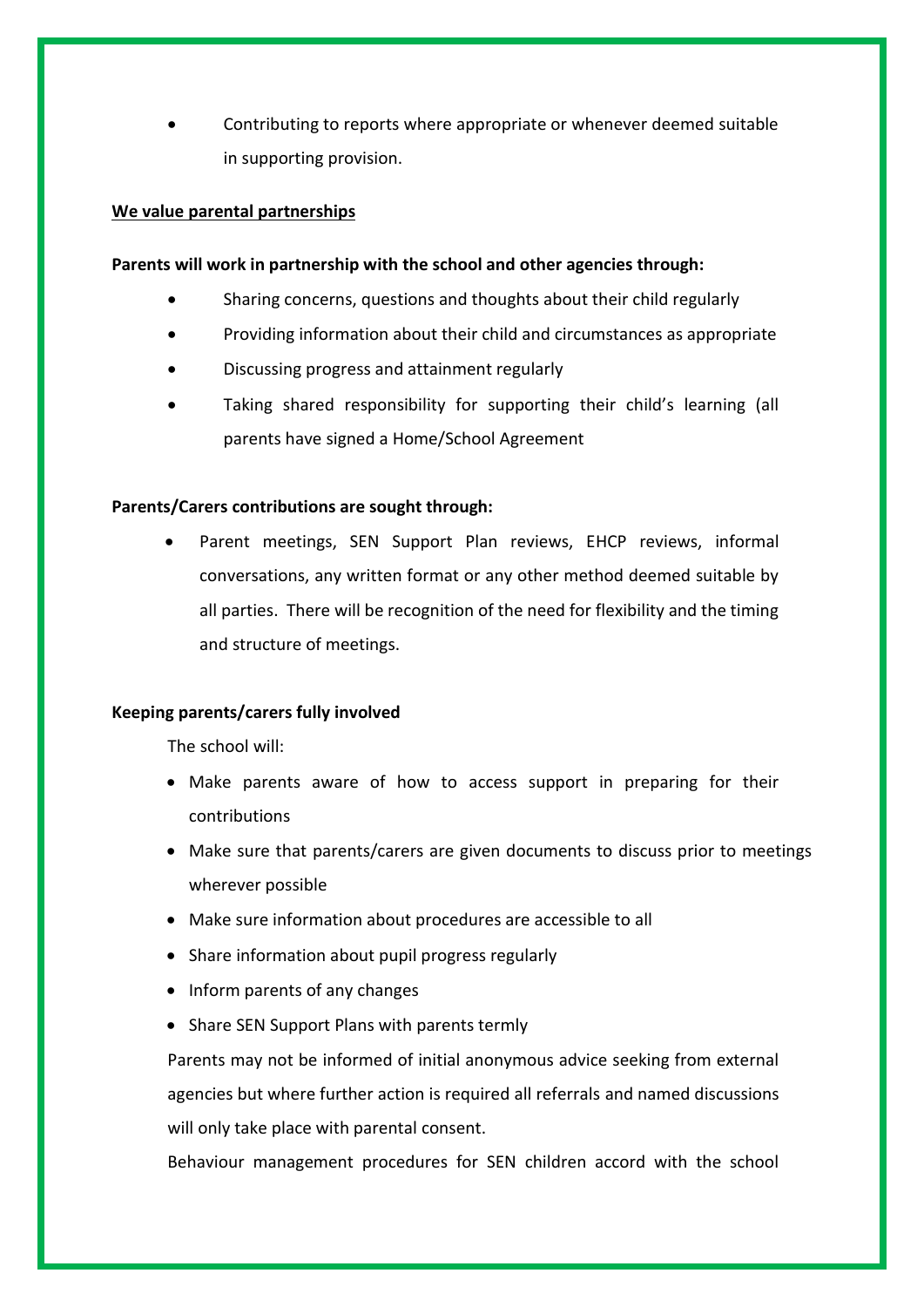behaviour policy (see separate policy) or follow guidance and support from outside agency where appropriate to an individual case.

# **Children with additional needs get access to a full and inclusive curriculum**

# **Admission Arrangements.**

- There are not different admission arrangements for pupils with SEN who do not have statements or EHCPs
- Children applying with statements/EHCPs will have their needs assessed and admission agreed in line with the admissions policy and SEN Code of Practice, gaining priority admission if the school is able to provide for their needs
- The school will make every effort to meet the needs of SEN children

# **Equality**

- See also Blackwater's Equal Opportunities policy
- All pupils have an equal opportunity to engage in the curriculum
- All pupils follow the expected Behaviour policy as appropriate for their specific needs (see Behaviour Policy)

#### **Accessible**

- An accessible curriculum is provided for all individual pupil needs
- Termly curriculum plans are published on the school website outlining coverage and adaptations

#### **Roles and Responsibilities**

Overseeing the provision of SEN within the school is the responsibility of the Governors and the Head teacher.

The Governors and Head teacher delegate responsibility to the Co-ordinator for Special Educational needs (SENCo). The named responsible person is Evey Evison The SENCo is responsible for:-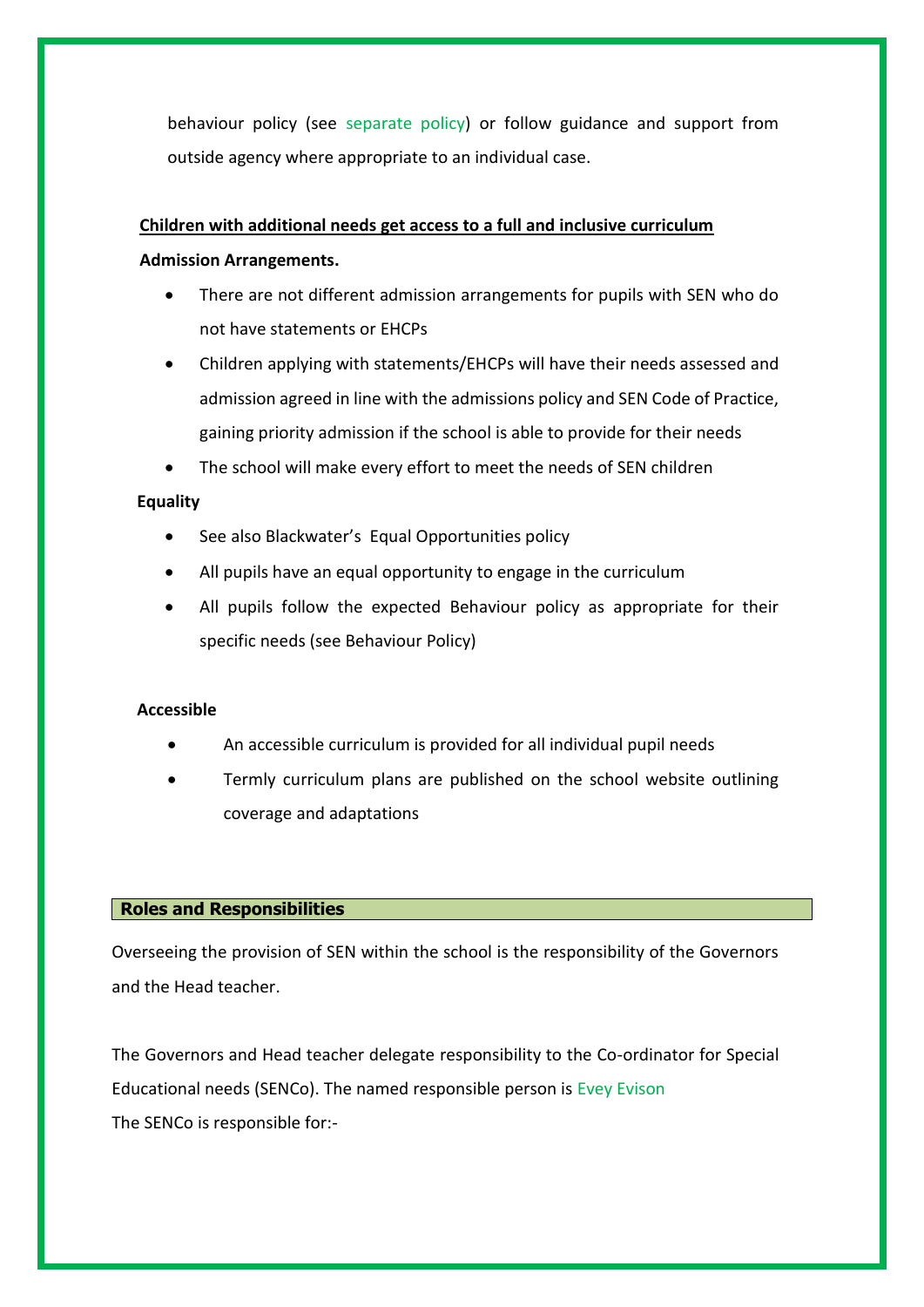- The day-to-day organisation of the SEN policy
- Monitoring data for those pupils on SEN Support and 'On Alert' children
- Assessing progress through book scrutiny/lesson observations
- Coordinating the provision for pupils
- Maintaining the school's SEN records for identified pupils
- Liaising with and advising teachers about SEN planning, provision, resources, approaches etc.
- Liaising with parents of children with special educational needs.
- Liaising with external agencies
- Contributing to the in-service training of staff
- Reporting to the governing body on SEN policy
- Managing the SEN budget set for purchasing specialist resources

Those people responsible for SEN matters in this school are:

Mrs. Evey Evison  $\sim$  Headteacher Mrs. Beth Chapman  $\sim$  SEN Governor

**Date of Policy: September 2021 Review: September 2022**